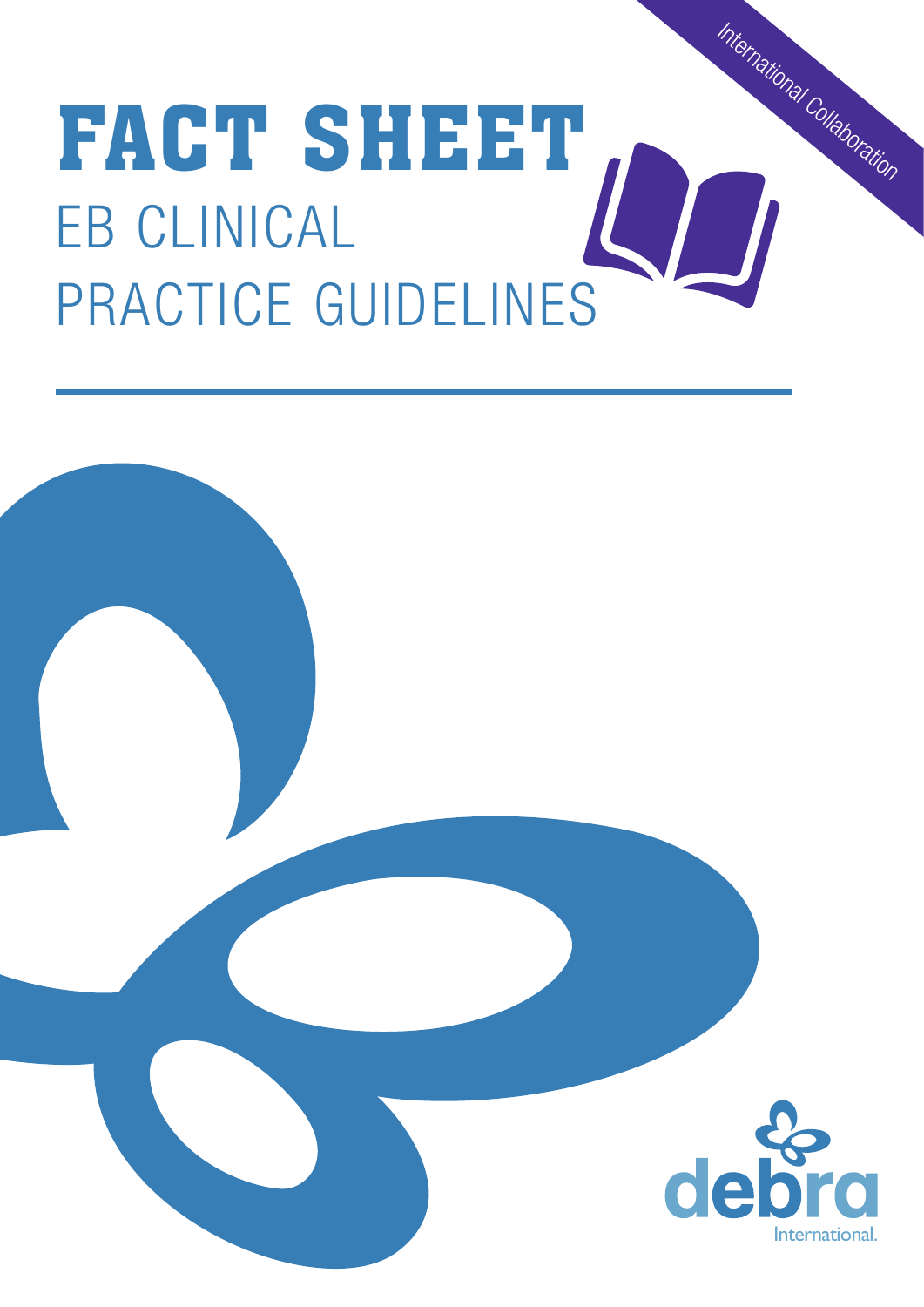## EB Clinical Practice Guidelines

#### What are they and why are they important?

#### CPGS OVERVIEW

Clinical practice guidelines (CPGs) are a set of recommendations for clinical care, based on evidence gained from medical science and, where no formal evidence exists, expert opinion.

The CPGs help patients understand available treatment options – medicinal, surgical, etc. – and empower patients to have informed consent to work in partnership with their clinicians in developing their own clinical plan. For healthcare professionals, the CPGs are useful in recommending treatment for specific conditions based on generally recognised standard parameters, as well as help review treatment benefits and possible harms with their patient.

Where patient numbers are considered small, such as the case for rare diseases (e.g. Epidermolysis Bullosa – EB), CPGs are vital in providing internationally consistent standards of care. The CPGs also highlight situations where there is a lack of evidence, which identifies gaps in knowledge of the condition and could shape future research.



#### DEBRA'S INVOLVEMENT

DEBRA International (DI) is one of the few patient organisations in the world leading the development of CPGs.

DI aims to produce guidelines for all the major clinical areas involved in the care of people with EB. These guidelines will help improve the clinical and social care of EB patients across the globe. Until there is a cure, there is probably no greater way to positively impact the lives of people with EB.

Other EB CPGs are available; however, the majority of current and future work to be produced is coordinated and collaborated internationally to reduce costs and duplication. Additionally, the CPGs produced with DEBRA involved, on average, have been more highly rated than others.

#### CPG TOPICS COVERED

Because the EB CPGs are patient driven, the topics are chosen based on priorities set by the EB Community. The international EB Community was surveyed and more than 20 topics were chosen/requested. A total of 7 topics are prioritised and around 10 are active at any given time.

The priorities might be reset based on groundbreaking research, technological advances, or concerns over safety.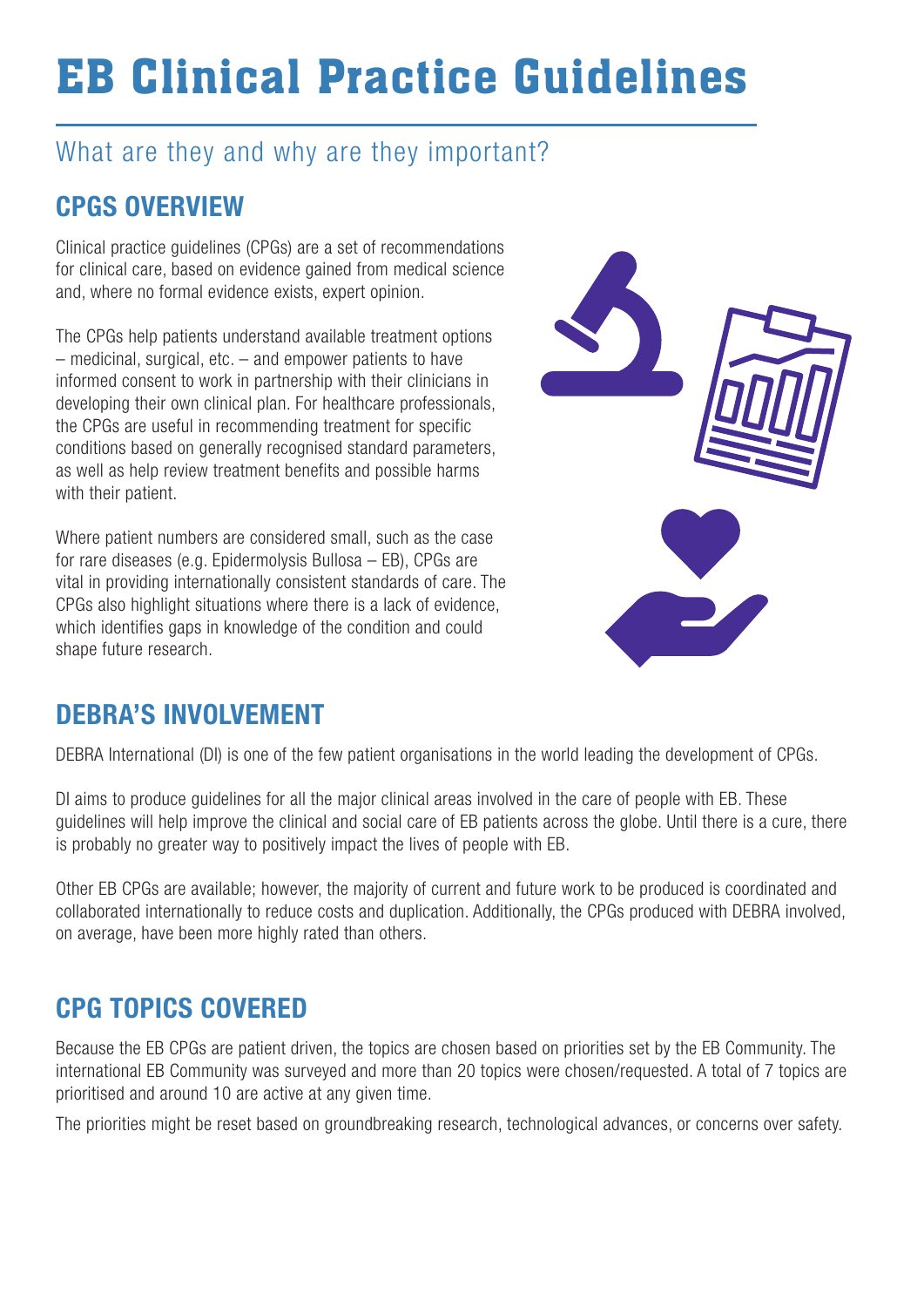#### CURRENT SELECTED GUIDELINE TOPICS:



#### STAGES OF CPG DEVELOPMENT

Broadly, guidelines are developed by assembling an international multidisciplinary panel of relevant clinical experts and patents. This panel then: